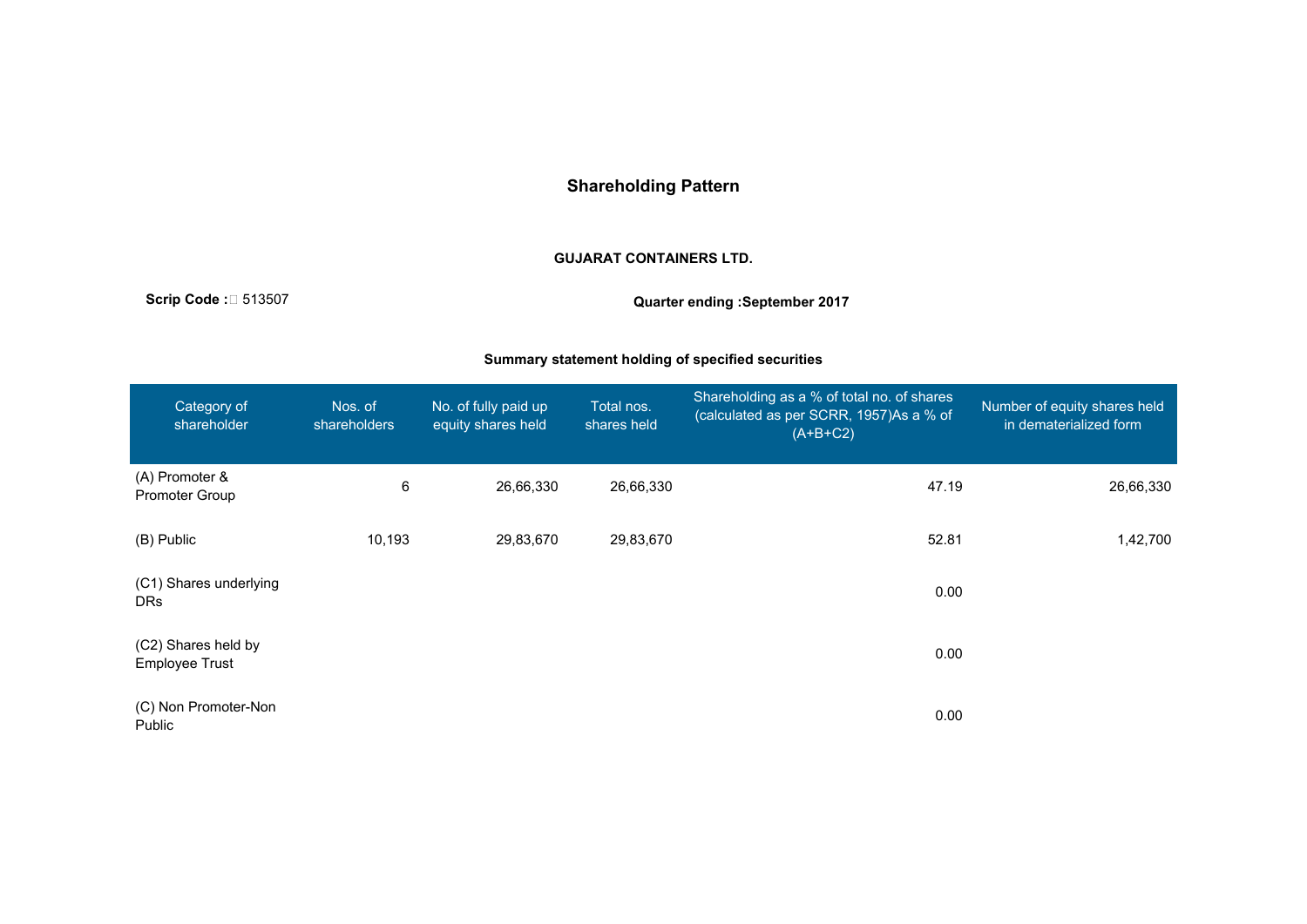Grand Total 10,199 56,50,000 56,50,000 100.00 28,09,030

#### **Statement showing shareholding pattern of the Promoter and Promoter Group**

| Category of shareholder               | Nos. of<br><b>shareholders</b> | No. of fully paid up<br>equity shares held | Total nos.<br>shares held | Shareholding as a % of total no. of shares<br>(calculated as per SCRR, 1957)As a % of<br>$(A+B+C2)$ | Number of equity shares<br>held in dematerialized form |
|---------------------------------------|--------------------------------|--------------------------------------------|---------------------------|-----------------------------------------------------------------------------------------------------|--------------------------------------------------------|
| $A1$ ) $\Box$ Indian                  |                                |                                            |                           | 0.00                                                                                                |                                                        |
| Individuals/Hindu<br>undivided Family | 6                              | 26,66,330                                  | 26,66,330                 | 47.19                                                                                               | 26,66,330                                              |
| <b>KIRAN SHAH</b>                     | 1                              | 11,31,230                                  | 11,31,230                 | 20.02                                                                                               | 11,31,230                                              |
| <b>NEIL SHAH</b>                      | $\blacktriangleleft$           | 5,25,700                                   | 5,25,700                  | 9.30                                                                                                | 5,25,700                                               |
| <b>NEHA VORA</b>                      | 1                              | 5,19,400                                   | 5,19,400                  | 9.19                                                                                                | 5,19,400                                               |
| <b>GEETA SHAH</b>                     |                                | 4,34,500                                   | 4,34,500                  | 7.69                                                                                                | 4,34,500                                               |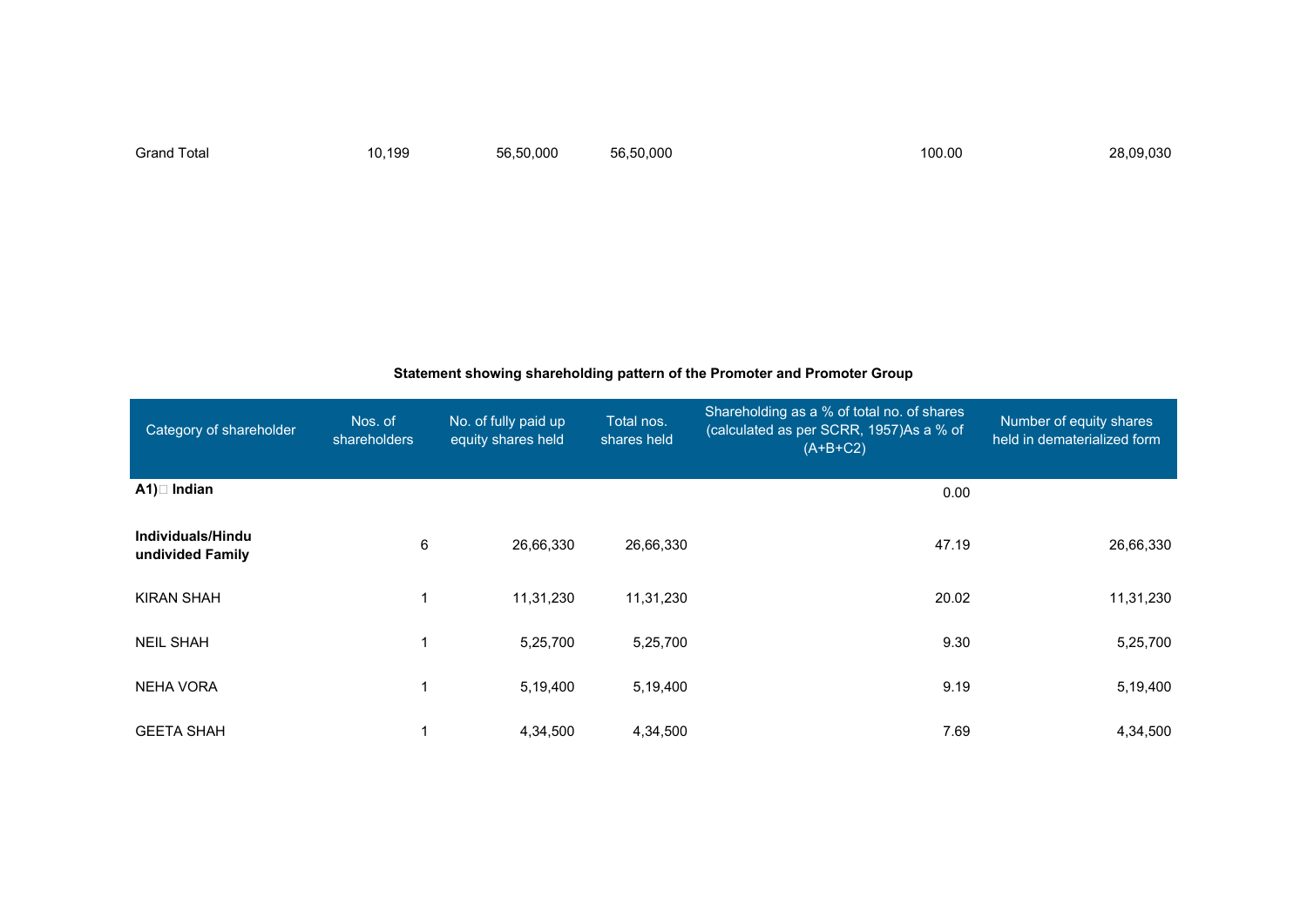| PRAVIN SHAH   |   | 49,900    | 49,900    | 0.88  | 49,900    |
|---------------|---|-----------|-----------|-------|-----------|
| PRADIP SHAH   |   | 5,600     | 5,600     | 0.10  | 5,600     |
| Sub Total A1  | 6 | 26,66,330 | 26,66,330 | 47.19 | 26,66,330 |
| A2) Foreign   |   |           |           | 0.00  |           |
| $A = A1 + A2$ | 6 | 26,66,330 | 26,66,330 | 47.19 | 26,66,330 |

## **Statement showing shareholding pattern of the Public shareholder**

| Category & Name of the<br><b>Shareholders</b>                                              | No. of<br>shareholder | No. of fully<br>paid up equity<br>shares held | Total no.<br>shares held | Shareholding %<br>calculated as per<br>SCRR, 1957 As a % of<br>$(A+B+C2)$ | No of<br>Voting<br><b>Rights</b> | Total as a<br>% of Total<br>Voting right | Number of equity shares<br>held in dematerialized<br>form(Not Applicable) |
|--------------------------------------------------------------------------------------------|-----------------------|-----------------------------------------------|--------------------------|---------------------------------------------------------------------------|----------------------------------|------------------------------------------|---------------------------------------------------------------------------|
| <b>B1) Institutions</b>                                                                    | 0                     | 0                                             |                          | 0.00                                                                      |                                  | 0.00                                     |                                                                           |
| <b>B2) Central Government/</b><br><b>State Government(s)/</b><br><b>President of India</b> | 0                     | 0                                             |                          | 0.00                                                                      |                                  | 0.00                                     |                                                                           |
| <b>B3) Non-Institutions</b>                                                                | 0                     | 0                                             |                          | 0.00                                                                      |                                  | 0.00                                     |                                                                           |
| Individual share capital<br>upto Rs. 2 Lacs                                                | 10050                 | 2236070                                       | 22,36,070                | 39.58                                                                     | 22,36,070                        | 39.58                                    | 84,500                                                                    |
| Individual share capital in                                                                | 2                     | 650000                                        | 6,50,000                 | 11.50                                                                     | 6,50,000                         | 11.50                                    |                                                                           |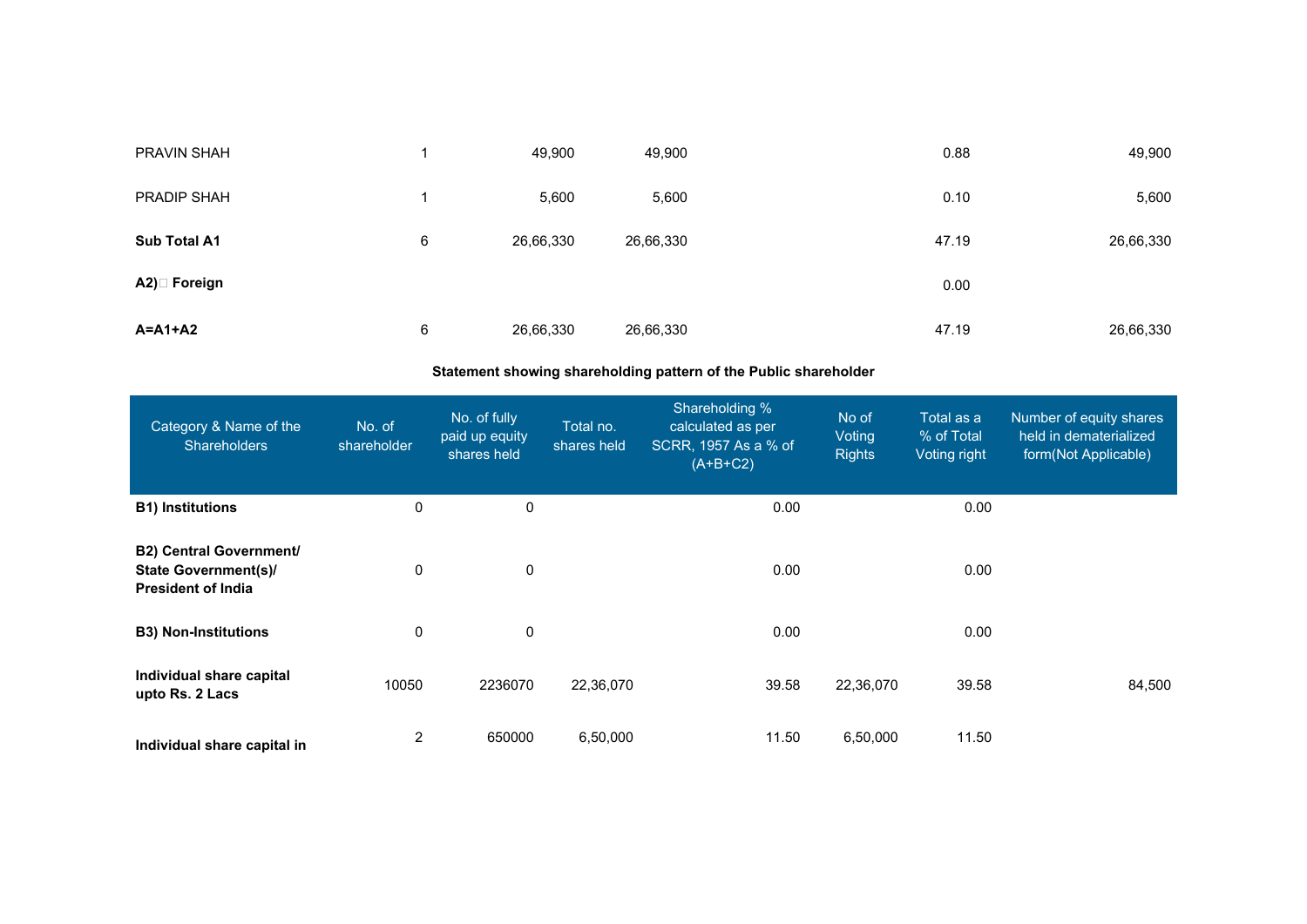#### **excess of Rs. 2 Lacs**

| <b>GAJANAND K MALPANI</b>         | 1     | 480000  | 4,80,000  | 8.50  | 4,80,000  | 8.50  |          |
|-----------------------------------|-------|---------|-----------|-------|-----------|-------|----------|
| LAXMINARAYAN G.<br><b>MALPANI</b> | 1     | 170000  | 1,70,000  | 3.01  | 1,70,000  | 3.01  |          |
| Any Other (specify)               | 141   | 97600   | 97,600    | 1.73  | 97,600    | 1.73  | 58,200   |
| <b>BODIES CORPORATE</b>           | 15    | 57100   | 57,100    | 1.01  | 57,100    | 1.01  | 51,100   |
| <b>NRI</b>                        | 119   | 37200   | 37,200    | 0.66  | 37,200    | 0.66  | 3,800    |
| <b>HUF</b>                        | 7     | 3300    | 3,300     | 0.06  | 3,300     | 0.06  | 3,300    |
| <b>Sub Total B3</b>               | 10193 | 2983670 | 29,83,670 | 52.81 | 29,83,670 | 52.81 | 1,42,700 |
| $B=B1+B2+B3$                      | 10193 | 2983670 | 29,83,670 | 52.81 | 29,83,670 | 52.81 | 1,42,700 |

# **Statement showing shareholding pattern of the Non Promoter- Non Public shareholder**

| Category & Name of the<br>Shareholders(I) | No. of<br>shareholder(III) | No. of fully paid up<br>equity shares<br>held(IV) | Total no. shares<br>$held(VII =$<br>$IV+V+VI)$ | Shareholding % calculated as per<br>SCRR, 1957 As a % of<br>$(A+B+C2)(VIII)$ | Number of equity shares held in<br>dematerialized form(XIV)(Not<br>Applicable) |
|-------------------------------------------|----------------------------|---------------------------------------------------|------------------------------------------------|------------------------------------------------------------------------------|--------------------------------------------------------------------------------|
| C1) Custodian/DR<br>Holder                |                            |                                                   |                                                | 0.00                                                                         |                                                                                |